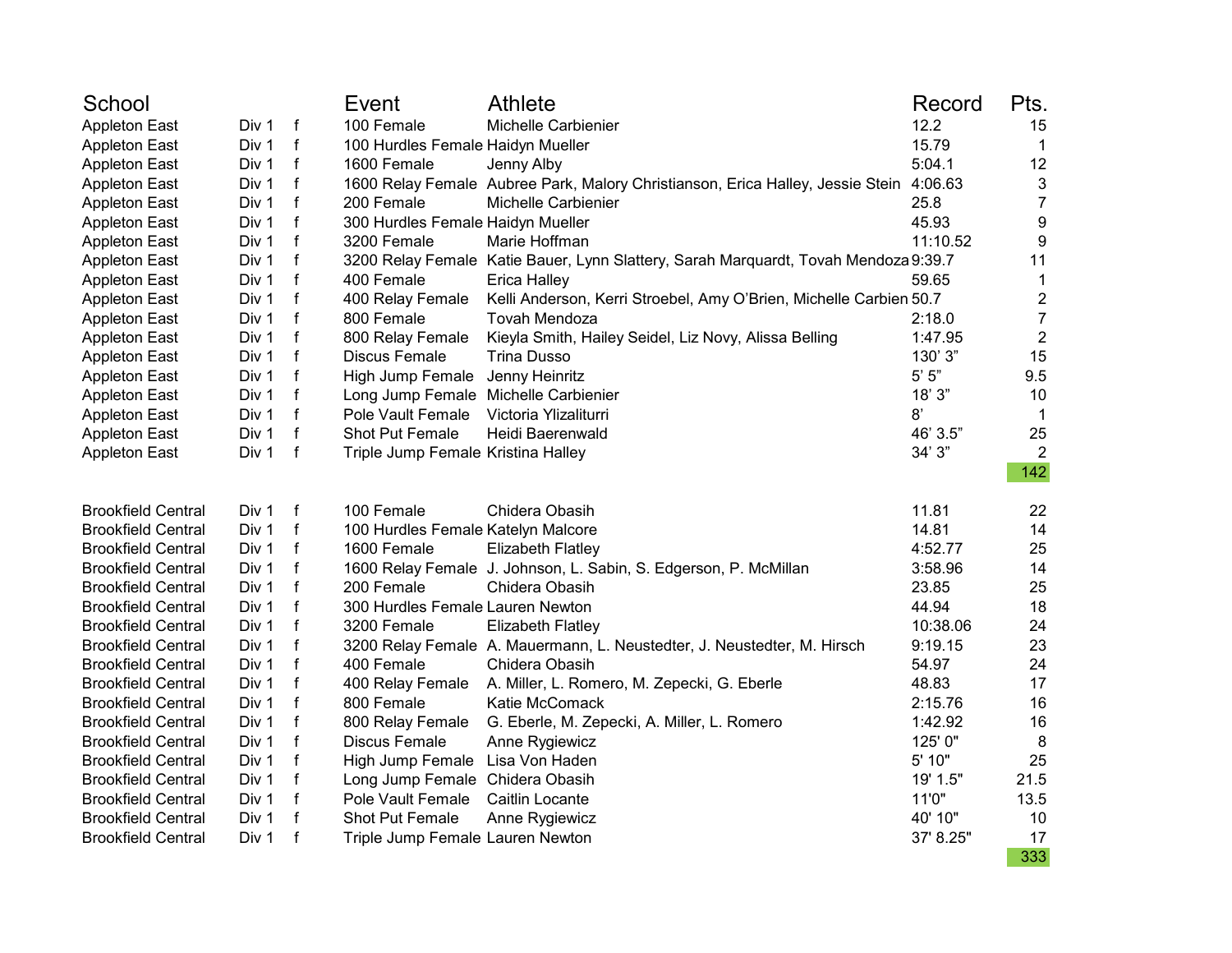| DC Everest           | Div 1 | $-f$         | 100 Female                         | Kym Hubing                                                                         | 11.75     | 25              |
|----------------------|-------|--------------|------------------------------------|------------------------------------------------------------------------------------|-----------|-----------------|
| <b>DC</b> Everest    | Div 1 | f            | 100 Hurdles Female Brenda Gimbel   |                                                                                    | 14.91     | 10              |
| DC Everest           | Div 1 | f            | 1600 Female                        | Anne Marshall                                                                      | 5:09.90   | $\overline{4}$  |
| <b>DC</b> Everest    | Div 1 | $\mathbf f$  |                                    | 1600 Relay Female Luann Lyon, Joan Blaskowski, Diane Rauen, Karen Martoran 3:59.40 |           | 13              |
| <b>DC</b> Everest    | Div 1 | $\mathbf f$  | 200 Female                         | Kym Hubing                                                                         | 24.38     | 22              |
| <b>DC Everest</b>    | Div 1 | $\mathbf f$  | 300 Hurdles Female Amy Leider      |                                                                                    | 45.81     | 12              |
| <b>DC Everest</b>    | Div 1 | $\mathbf f$  | 3200 Female                        | Stephanie Zeihan                                                                   | 11:05.81  | 13              |
| DC Everest           | Div 1 | f            |                                    | 3200 Relay Female Emma Jourdan, Jenna Cooper, Malorie Schmoll, Katelyn Spo 9:38.99 |           | 12              |
| <b>DC</b> Everest    | Div 1 | f            | 400 Female                         | Tami Carlson                                                                       | 58.7      | $\overline{4}$  |
| <b>DC Everest</b>    | Div 1 | f            | 400 Relay Female                   | Deb Koester, Leslei Meuret, Lee Ann Majerle, Tammy Champ 48.8                      |           | 18              |
| <b>DC Everest</b>    | Div 1 | $\mathbf f$  | 800 Female                         | Anne Marshall                                                                      | 2:18.20   | $6\phantom{1}6$ |
| DC Everest           | Div 1 | f            | 800 Relay Female                   | Kim Dehaan, Teri Van Lieshout, Danette Prohaska, Joan Blas 1:42.20                 |           | 20              |
| <b>DC</b> Everest    | Div 1 | f            | Discus Female                      | Natalie Mohring                                                                    | 154'11"   | 25              |
| <b>DC Everest</b>    | Div 1 | f            | High Jump Female Corinna Peterson  |                                                                                    | 5' 8''    | 22              |
| <b>DC Everest</b>    | Div 1 | $\mathbf{f}$ | Long Jump Female Lee Ann Majerle   |                                                                                    | 18' 7.5"  | 18              |
| <b>DC</b> Everest    | Div 1 | f            | Pole Vault Female                  | Leanna Rose                                                                        | 11'9"     | 21              |
| DC Everest           | Div 1 | f            | Shot Put Female                    | Danni Langseth                                                                     | 45'6.25"  | 24              |
| <b>DC</b> Everest    | Div 1 | f            | Triple Jump Female Lee Ann Majerle |                                                                                    | 39'5.75"  | 24              |
|                      |       |              |                                    |                                                                                    |           | 293             |
| <b>Divine Savior</b> | Div 1 | $\mathsf f$  | 100 Female                         | <b>Kiley Robbins</b>                                                               | 11.8      | 23.5            |
| <b>Divine Savior</b> | Div 1 | f            | 100 Hurdles Female Jadin O'Brien   |                                                                                    | 13.91     | 24              |
| <b>Divine Savior</b> | Div 1 | $\mathbf f$  | 1600 Female                        | <b>Meghan Scott</b>                                                                | 5:08.22   | $\overline{7}$  |
| <b>Divine Savior</b> | Div 1 | f            |                                    | 1600 Relay Female K. Wissing, R. Schmidt, M. Bretl, J. O'Brien                     | 3:58.66   | 18              |
| <b>Divine Savior</b> | Div 1 | f            | 200 Female                         | <b>Kiley Robbins</b>                                                               | 24.5      | 21              |
| <b>Divine Savior</b> | Div 1 | $\mathsf{f}$ | 300 Hurdles Female Jadin O'Brien   |                                                                                    | 42.31     | 25              |
| <b>Divine Savior</b> | Div 1 | $\mathbf{f}$ | 3200 Female                        | Meghan Scott                                                                       | 11:17.84  | $6\phantom{1}6$ |
| <b>Divine Savior</b> | Div 1 | f            |                                    | 3200 Relay Female M. Bretl, L. Whelan, A. Kerschner, M. Scott                      | 9:34.89   | 13              |
| <b>Divine Savior</b> | Div 1 | $\mathbf f$  | 400 Female                         | Jadin O'Brien                                                                      | 57.06     | 14              |
| <b>Divine Savior</b> | Div 1 | $\mathbf f$  | 400 Relay Female                   | M. Hughes, J. O'Brien, M. McQuide, K. Robbins                                      | 47.42     | 25              |
| <b>Divine Savior</b> | Div 1 | $\mathbf f$  | 800 Female                         | Sarah Fox                                                                          | 2:17.43   | 9               |
| <b>Divine Savior</b> | Div 1 | $\mathbf f$  | 800 Relay Female                   | M. Hughes, L. Faye, M. McQuide, R. schmidt                                         | 1:42.53   | 18              |
| <b>Divine Savior</b> | Div 1 | f            | Discus Female                      | Kim Willis                                                                         | 122' 6"   | $\,6$           |
| <b>Divine Savior</b> | Div 1 | f            | High Jump Female                   | Jadin O'Brien                                                                      | 5' 4.50"  | $\overline{7}$  |
| <b>Divine Savior</b> | Div 1 | f            | Long Jump Female Jadin O'Brien     |                                                                                    | 19' 4"    | 24.5            |
| <b>Divine Savior</b> | Div 1 | f            | Pole Vault Female                  | Beth Dzwierzynski                                                                  | 9'0"      | $\overline{2}$  |
| <b>Divine Savior</b> | Div 1 | f            | Shot Put Female                    | Michelle Browne                                                                    | 40'8"     | $\overline{7}$  |
| <b>Divine Savior</b> | Div 1 | f            | Triple Jump Female Katie Wissing   |                                                                                    | 38' 11.75 | 22              |
|                      |       |              |                                    |                                                                                    |           | 272             |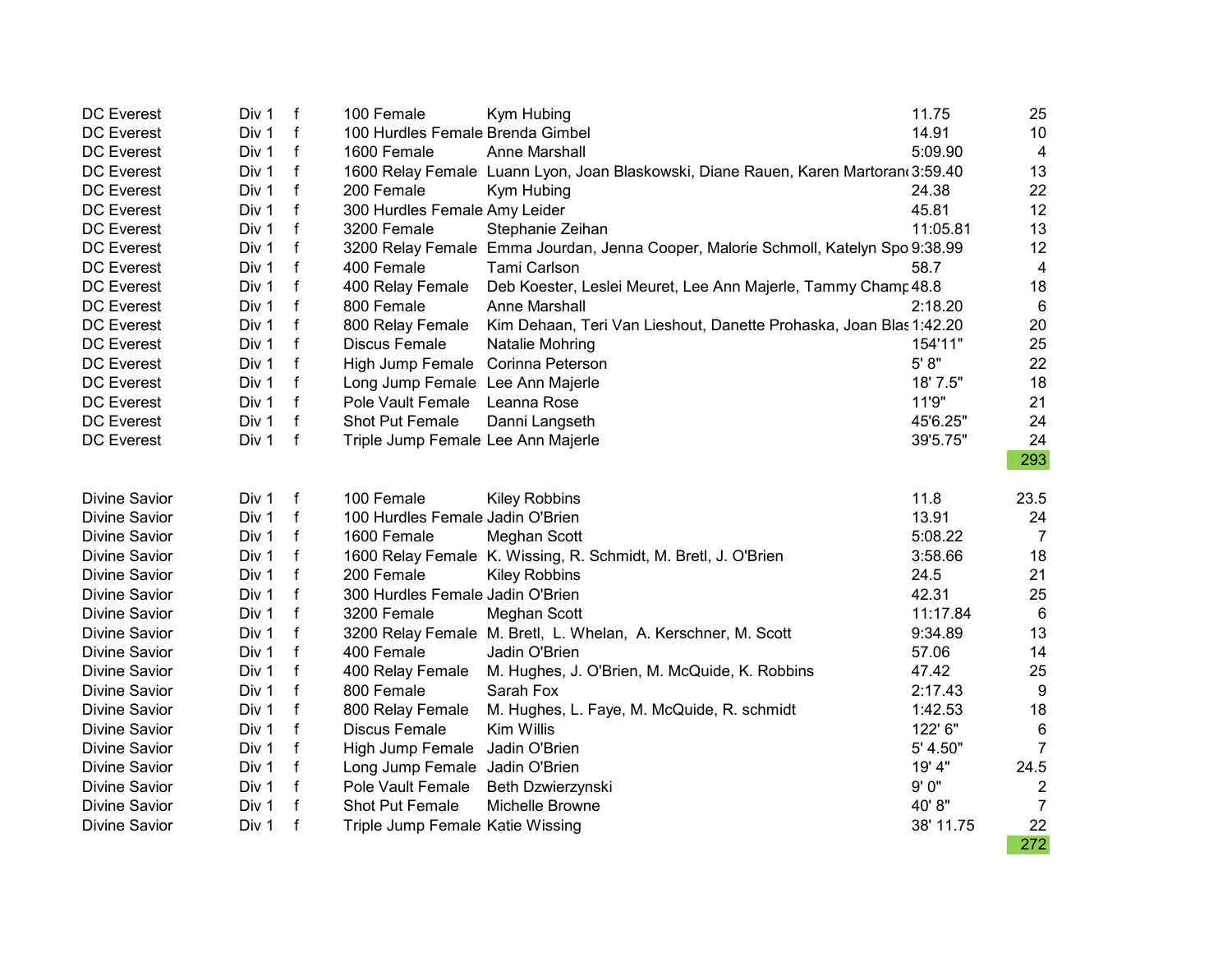| Elkhorn       | Div 1 | f            | 100 Female                          | Isabella Ewan                                                                       | 12.55      | $\overline{c}$            |
|---------------|-------|--------------|-------------------------------------|-------------------------------------------------------------------------------------|------------|---------------------------|
| Elkhorn       | Div 1 | f            | 100 Hurdles Female Stacey Lueptow   |                                                                                     | 15.6       | 4                         |
| Elkhorn       | Div 1 | $\mathsf{f}$ | 1600 Female                         | <b>Allyssa Reeves</b>                                                               | 5:18.89    | $\mathbf 1$               |
| Elkhorn       | Div 1 | f            |                                     | 1600 Relay Female Alex Rogers, Ashlyn Anderson, Carrisa Somers, Markie Schn 4:08.82 |            | $\mathbf 1$               |
| Elkhorn       | Div 1 | f            | 200 Female                          | Chris Palenshus, Isabella Ewan                                                      | 26.3       | $\overline{\mathbf{c}}$   |
| Elkhorn       | Div 1 | f            | 300 Hurdles Female Nicole Smith     |                                                                                     | 48.05      | $\mathbf 1$               |
| Elkhorn       | Div 1 | f            | 3200 Female                         | <b>Taylor Mair</b>                                                                  | 11:39.15   | $\boldsymbol{2}$          |
| Elkhorn       | Div 1 | f            |                                     | 3200 Relay Female Kelly Grundmann, Carrisa Sommers, Ashley Kelnhofer, Marki 9:40.84 |            | $\boldsymbol{9}$          |
| Elkhorn       | Div 1 | $\mathbf f$  | 400 Female                          | Markie Schmidt                                                                      | 58.41      | 6                         |
| Elkhorn       | Div 1 | f            | 400 Relay Female                    | Emily Beinert, Lea Connolly, Shannon Wulf, Madison Page                             | 49.86      | 7.5                       |
| Elkhorn       | Div 1 | f            | 800 Female                          | Markie Schmidt                                                                      | 2:15.27    | 17                        |
| Elkhorn       | Div 1 | f            |                                     | 800 Relay Female Peggy Riese, Dana Davey, Tammy Reu, Christine Palenshus 1:46.9     |            | 3                         |
| Elkhorn       | Div 1 | f            | Discus Female                       | <b>Jessica Reeves</b>                                                               | 128'8"     | 14                        |
| Elkhorn       | Div 1 | f            | High Jump Female Kathy Wolf         |                                                                                     | 5' 5"      | 9.5                       |
| Elkhorn       | Div 1 | f            | Long Jump Female Madison Page       |                                                                                     | 18' 5"     | 11.5                      |
| Elkhorn       | Div 1 | $\mathsf f$  | Pole Vault Female Katie Hickey      |                                                                                     | 9'6''      | 3                         |
| Elkhorn       | Div 1 | f            | <b>Shot Put Female</b>              | Sarah Woellert                                                                      | 37'7"      | $\overline{2}$            |
| Elkhorn       | Div 1 | f            | Triple Jump Female Heather Dzick    |                                                                                     | 36' 0.25"  | $\overline{7}$            |
|               |       |              |                                     |                                                                                     |            | 103                       |
| Fort Atkinson | Div 1 | f            | 100 Female                          | Kelly Nowakowski                                                                    | 12.5       | 6                         |
| Fort Atkinson | Div 1 | f            | 100 Hurdles Female Taylor Nachtigal |                                                                                     | 15.74      | $\overline{\mathbf{c}}$   |
| Fort Atkinson | Div 1 | f            | 1600 Female                         | Krista Lederer                                                                      | 5:10.8     | $\ensuremath{\mathsf{3}}$ |
| Fort Atkinson | Div 1 | f            |                                     | 1600 Relay Female Bollinger, Vandermause, Hachtel, Lisse                            | 4:03.2     | $6\phantom{1}6$           |
| Fort Atkinson | Div 1 | $\mathsf{f}$ | 200 Female                          | Kelly Nowakowski                                                                    | 25.9       | $\overline{\mathbf{4}}$   |
| Fort Atkinson | Div 1 | f            | 300 Hurdles Female Mariah Erdman    |                                                                                     | 45.55      | 13                        |
| Fort Atkinson | Div 1 | $\mathsf{f}$ | 3200 Female                         | Krista Lederer                                                                      | 11:07.7    | 11                        |
| Fort Atkinson | Div 1 | $\mathsf{f}$ |                                     | 3200 Relay Female Reed, Reed, Abbott, Bauer                                         | 9:49.00    | $\overline{4}$            |
| Fort Atkinson | Div 1 | $\mathsf{f}$ | 400 Female                          | Arianna Mansavage                                                                   | 56.4       | 20                        |
| Fort Atkinson | Div 1 | $\mathbf f$  | 400 Relay Female                    | Hinz, Hathaway, Sykes, Nowakowski                                                   | 49.3       | 12                        |
| Fort Atkinson | Div 1 | f            | 800 Female                          | Arianna Mansavage                                                                   | 2:20.07    | $\overline{\mathbf{4}}$   |
| Fort Atkinson | Div 1 | f            | 800 Relay Female                    | Landowski, Vandermause, Sykes, Nowakowski                                           | 1:45.2     | 8                         |
| Fort Atkinson | Div 1 | f            | <b>Discus Female</b>                | Julia Hanson                                                                        | 128' 10"   | 11                        |
| Fort Atkinson | Div 1 | f            | High Jump Female Erin Detwiler      |                                                                                     | 5' 3.5"    | 3                         |
| Fort Atkinson | Div 1 | f            | Long Jump Female Kris Bollinger     |                                                                                     | 17' 3"     | 1                         |
| Fort Atkinson | Div 1 | f            | Pole Vault Female                   | Lauren Bilau                                                                        | 11' 11.75" | 16                        |
| Fort Atkinson | Div 1 | f            | Shot Put Female                     | Donora Hollenbeck                                                                   | 41' 1.25"  | 12                        |
| Fort Atkinson | Div 1 | $\mathsf f$  | Triple Jump Female Maddie Hansen    |                                                                                     | 36' 6"     | 8                         |
|               |       |              |                                     |                                                                                     |            | 144                       |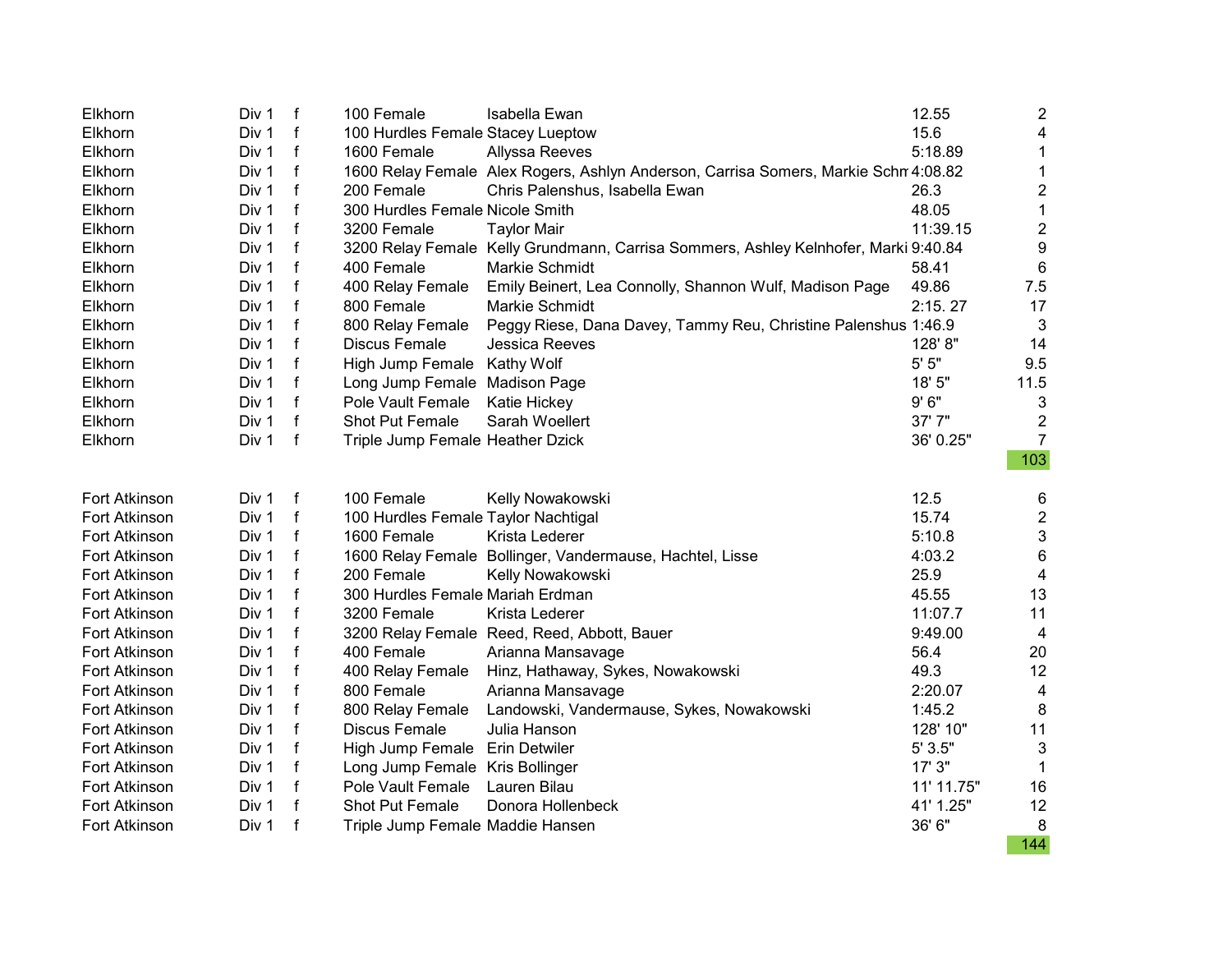| <b>Green Bay Preble</b> | Div 1 | f            | 100 Female                          | <b>Heather Thorpe</b>                                                                    | 12.1       | 17.5             |
|-------------------------|-------|--------------|-------------------------------------|------------------------------------------------------------------------------------------|------------|------------------|
| Green Bay Preble        | Div 1 | $\mathsf{f}$ | 100 Hurdles Female Kim Drewiske     |                                                                                          | 14.94      | 9                |
| Green Bay Preble        | Div 1 | $\mathsf{f}$ | 1600 Female                         | Annie Robertson                                                                          | 5:07.09    | 9                |
| Green Bay Preble        | Div 1 | f            |                                     | 1600 Relay Female Lisa Oikarinen, Katie Saffern, Kristy VanBellinger, Ashely Tho 4:01.80 |            | $\bf 8$          |
| Green Bay Preble        | Div 1 | f            | 200 Female                          | Lynda Pum                                                                                | 25.7       | $\bf 8$          |
| Green Bay Preble        | Div 1 | f            | 300 Hurdles Female Carley Duffney   |                                                                                          | 45.84      | 11               |
| Green Bay Preble        | Div 1 | f            | 3200 Female                         | April Ecke                                                                               | 10:59.75   | 15               |
| Green Bay Preble        | Div 1 | f            |                                     | 3200 Relay Female Katelyn Smith, Stephanie Stock, Kaitlyn Soukup, Becca Gusn 9:29.85     |            | 20               |
| Green Bay Preble        | Div 1 | f            | 400 Female                          | <b>Stephanie Stock</b>                                                                   | 58.6       | 5                |
| Green Bay Preble        | Div 1 | f            | 400 Relay Female                    | Dawn Hackel, Lynda Pum, Andrea VandenAvond, Heather Th49.11                              |            | 15               |
| <b>Green Bay Preble</b> | Div 1 | f            | 800 Female                          | <b>Stephanie Stock</b>                                                                   | 2:14.84    | 18               |
| Green Bay Preble        | Div 1 | f            | 800 Relay Female                    | Dawn Hackel, Michelle Mathu, Amie Kelly, Heather Thorpe                                  | 1:43.60    | 13               |
| Green Bay Preble        | Div 1 | $\mathsf{f}$ | <b>Discus Female</b>                | <b>Brittany Fredrick</b>                                                                 | 141'4"     | 23               |
| Green Bay Preble        | Div 1 | f            | High Jump Female                    | Meagan Hilla                                                                             | 5' 6"      | 15.5             |
| Green Bay Preble        | Div 1 | f            | Long Jump Female Tricia Clark       |                                                                                          | 17' 10.5"  | 5                |
| <b>Green Bay Preble</b> | Div 1 | $\mathsf{f}$ | Pole Vault Female                   | <b>Sheridan Michaud</b>                                                                  | 12'0''     | 22.5             |
| Green Bay Preble        | Div 1 | $\mathsf f$  | Shot Put Female                     | <b>Isabelle Samuels</b>                                                                  | 44' 4"     | 23               |
| Green Bay Preble        | Div 1 | $\mathsf f$  | Triple Jump Female Aubrie Gorski    |                                                                                          | 37' 10.75" | 19               |
|                         |       |              |                                     |                                                                                          |            | 257              |
| Holmen                  | Div 1 | $\mathbf f$  | 100 Female                          | Angie Egloff                                                                             | 12.23      | 13               |
| Holmen                  | Div 1 | f            | 100 Hurdles Female Danielle Kohlwey |                                                                                          | 14.23      | 19               |
| Holmen                  | Div 1 | f            | 1600 Female                         | Mason Kalander                                                                           | 5:00.78    | 17               |
| Holmen                  | Div 1 | f            |                                     | 1600 Relay Female Cathryn Helmers, Jane Clark, Lauren Hicke, Joanna Schultz              | 4:00.73    | 10               |
| Holmen                  | Div 1 | f            | 200 Female                          | Joanna Schultz                                                                           | 24.78      | 18               |
| Holmen                  | Div 1 | f            | 300 Hurdles Female Danielle Kohlwey |                                                                                          | 44.3       | 20               |
| Holmen                  | Div 1 | f            | 3200 Female                         | Mason Kalander                                                                           | 11:08.93   | 10               |
| Holmen                  | Div 1 | $\mathsf{f}$ |                                     | 3200 Relay Female Amanda Radde, Lynsi Berge, Kara Berge, Emily King                      | 9:40.3     | 10               |
| Holmen                  | Div 1 | f            | 400 Female                          | Joanna Schultz                                                                           | 55.81      | 22               |
| Holmen                  | Div 1 | f            | 400 Relay Female                    | Makayla Radtke, Megan Zittlow, Hailey Brueggen, Kamryn Mc 49.92                          |            | 6                |
| Holmen                  | Div 1 | f            | 800 Female                          | Mason Kalander                                                                           | 2:16.98    | 11               |
| Holmen                  | Div 1 | f            | 800 Relay Female                    | Hanna Niccum, Jessica Wakefield, Lauren Hicke, Leah Jagoc 1:45.42                        |            | 5                |
| Holmen                  | Div 1 | f            | <b>Discus Female</b>                | Kylee Jostad                                                                             | 122'5"     | $\overline{7}$   |
| Holmen                  | Div 1 | f            | High Jump Female                    | Kylee Jostad                                                                             | $5'6"$     | 15.5             |
| Holmen                  | Div 1 | f            | Long Jump Female Danielle Kohlwey   |                                                                                          | 18' 0.5"   | 7                |
| Holmen                  | Div 1 | f            | Pole Vault Female                   | Emma Madson                                                                              | 10'0"      | 4.5              |
| Holmen                  | Div 1 | f            | Shot Put Female                     | Cathy Jerden                                                                             | 40'10.5"   | 9                |
| Holmen                  | Div 1 | f            | Triple Jump Female Lori Schroeder   |                                                                                          | 36'6.5"    | $\boldsymbol{9}$ |
|                         |       |              |                                     |                                                                                          |            | 213              |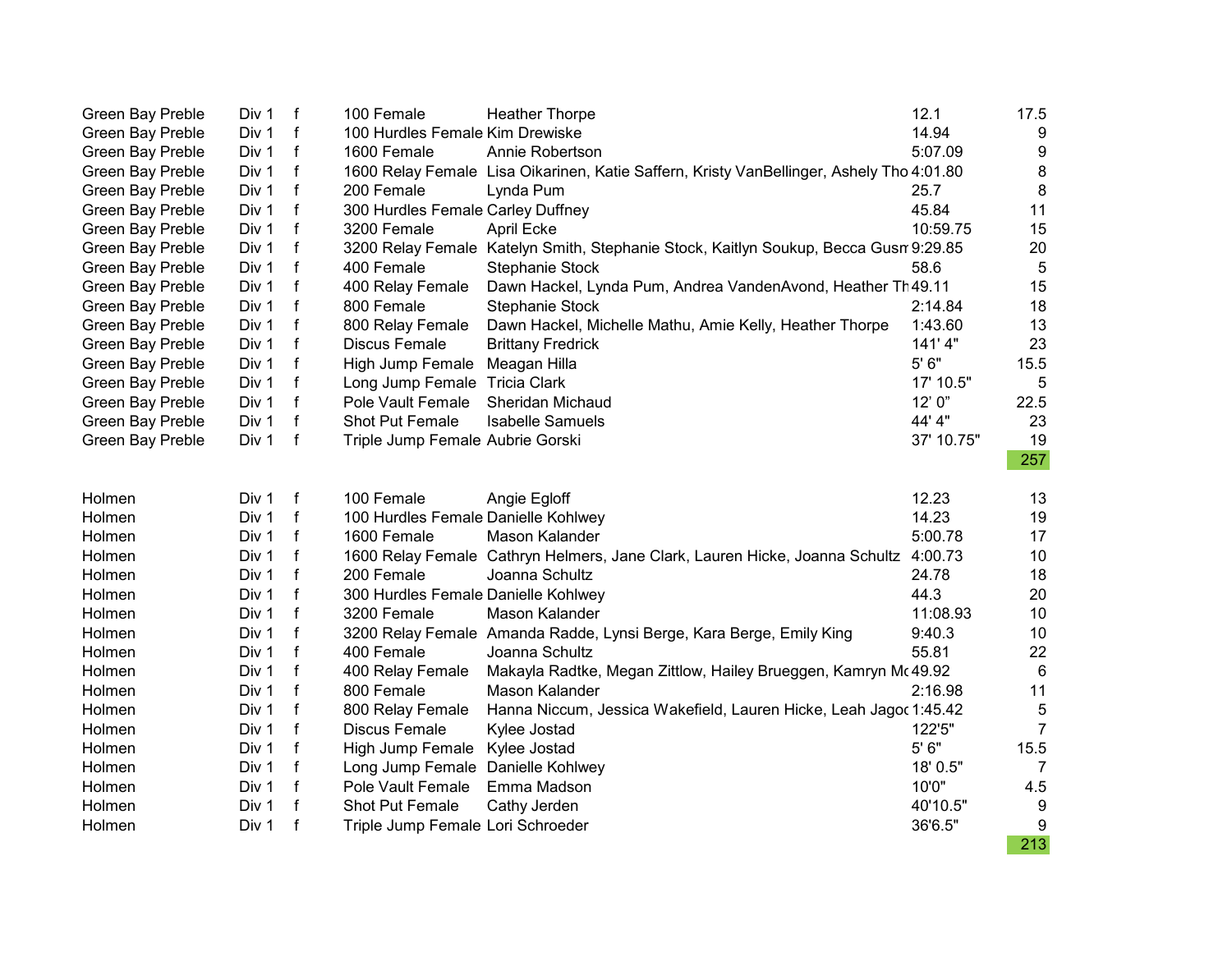| Homestead | Div 1 | $\mathsf f$  | 100 Female                         | Joanna Cox                                                                              | 12.24     | 12              |
|-----------|-------|--------------|------------------------------------|-----------------------------------------------------------------------------------------|-----------|-----------------|
| Homestead | Div 1 | f            | 100 Hurdles Female Marissa Savitch |                                                                                         | 13.98     | 23              |
| Homestead | Div 1 | $\mathsf{f}$ | 1600 Female                        | Janel Humphries                                                                         | 5:01.44   | 15              |
| Homestead | Div 1 | f            |                                    | 1600 Relay Female Julie Schlitz, Robin Young, Betsy Buth, Michelle Mizak                | 3:56.83   | 20              |
| Homestead | Div 1 | f            | 200 Female                         | Joanna Cox                                                                              | 25.14     | 13              |
| Homestead | Div 1 | f            | 300 Hurdles Female Robin Young     |                                                                                         | 45.05     | 16              |
| Homestead | Div 1 | f            | 3200 Female                        | Leane Willemse                                                                          | 11:16.55  | $\overline{7}$  |
| Homestead | Div 1 | f            |                                    | 3200 Relay Female Keali Bjork, Caity Bobber, Sarah Miller, Lauren Holtz                 | 9:19.04   | 24              |
| Homestead | Div 1 | f            | 400 Female                         | Julie Schlitz                                                                           | 57.11     | 13              |
| Homestead | Div 1 | f            | 400 Relay Female                   | Lindsay Bangert, Mallory Biblo, Santanna Ikpeme, Lauren Fea 49.45                       |           | 10              |
| Homestead | Div 1 | f            | 800 Female                         | Julie Schlitz                                                                           | 2:13.57   | 20              |
| Homestead | Div 1 | $\mathsf{f}$ | 800 Relay Female                   | Santanna Ikpeme, Lindsay Bangert, Erin Klug, Mallory Biblo                              | 1:44.63   | 9               |
| Homestead | Div 1 | f            | <b>Discus Female</b>               | Rose Marie Costigan                                                                     | 132'2"    | 16              |
| Homestead | Div 1 | f            | High Jump Female Jill Griffin      |                                                                                         | 5' 8      | 22              |
| Homestead | Div 1 | f            | Long Jump Female Lynn Hidde        |                                                                                         | 18' 6.5"  | 15              |
| Homestead | Div 1 | f            | Pole Vault Female                  | Elyssa Tracy                                                                            | 11'6"     | 19              |
| Homestead | Div 1 | $\mathsf f$  | <b>Shot Put Female</b>             | Lauren Barber                                                                           | 43'0"     | 18              |
| Homestead | Div 1 | f            | Triple Jump Female Rachel Biblo    |                                                                                         | 37'10.5"  | 18              |
|           |       |              |                                    |                                                                                         |           | 290             |
|           |       |              |                                    |                                                                                         |           |                 |
| Hudson    | Div 1 | f            | 100 Female                         | Kady Kochendorfer                                                                       | 12.52     | 5               |
| Hudson    | Div 1 | $\mathsf{f}$ | 100 Hurdles Female Bailee Dierks   |                                                                                         | 14.55     | 17              |
| Hudson    | Div 1 | f            | 1600 Female                        | <b>Kristin Pelzel</b>                                                                   | 4:57.98   | 20              |
| Hudson    | Div 1 | f            |                                    | 1600 Relay Female Emma Olson, Kady Kochendorfer, Lexi LeFever, Bailee Dierk 4:03.79     |           | $5\phantom{.0}$ |
| Hudson    | Div 1 | f            | 200 Female                         | Lexi LeFever                                                                            | 25.16     | 12              |
| Hudson    | Div 1 | f            | 300 Hurdles Female Sharyn Dahl     |                                                                                         | 44.11     | 22              |
| Hudson    | Div 1 | $\mathsf{f}$ | 3200 Female                        | Katie Cumming                                                                           | 10:53.03  | 20              |
| Hudson    | Div 1 | f            |                                    | 3200 Relay Female Kristin Pelzel, Nicole Bruegger, Ashley Iverson, Katie Cummir 9:27.74 |           | 21              |
| Hudson    | Div 1 | f            | 400 Female                         | Sharyn Dahl                                                                             | 59.42     | $\overline{2}$  |
| Hudson    | Div 1 | $\mathsf{f}$ | 400 Relay Female                   | Anika Kling, Kady Kochendorfer, Lexi LeFever, Lucy Fashingt 48.45                       |           | 22              |
| Hudson    | Div 1 | $\mathsf f$  | 800 Female                         | <b>Kristin Pelzel</b>                                                                   | 2:17.82   | 8               |
| Hudson    | Div 1 | f            | 800 Relay Female                   | Erikka Haft, Angela Tipp, Erika Tipp, Katie Thielmann                                   | 1:42.03   | 21              |
| Hudson    | Div 1 | f            | Discus Female                      | Alicia Bower                                                                            | 137' 1"   | 19              |
| Hudson    | Div 1 | f            | High Jump Female Teri Loeffler     |                                                                                         | $5'$ $5"$ | 9.5             |
| Hudson    | Div 1 | $\mathsf{f}$ | Long Jump Female Maddie Nelson     |                                                                                         | 18' 6.5"  | 15              |
| Hudson    | Div 1 | f            | Pole Vault Female                  | Alex Johnson                                                                            | 12' 0"    | 22.5            |
| Hudson    | Div 1 | f            | Shot Put Female                    | Jamie Lindstrom                                                                         | 43' 2.5"  | 21              |
| Hudson    | Div 1 | f            | Triple Jump Female Maddie Nelson   |                                                                                         | 38' 10"   | 21              |
|           |       |              |                                    |                                                                                         |           | 283             |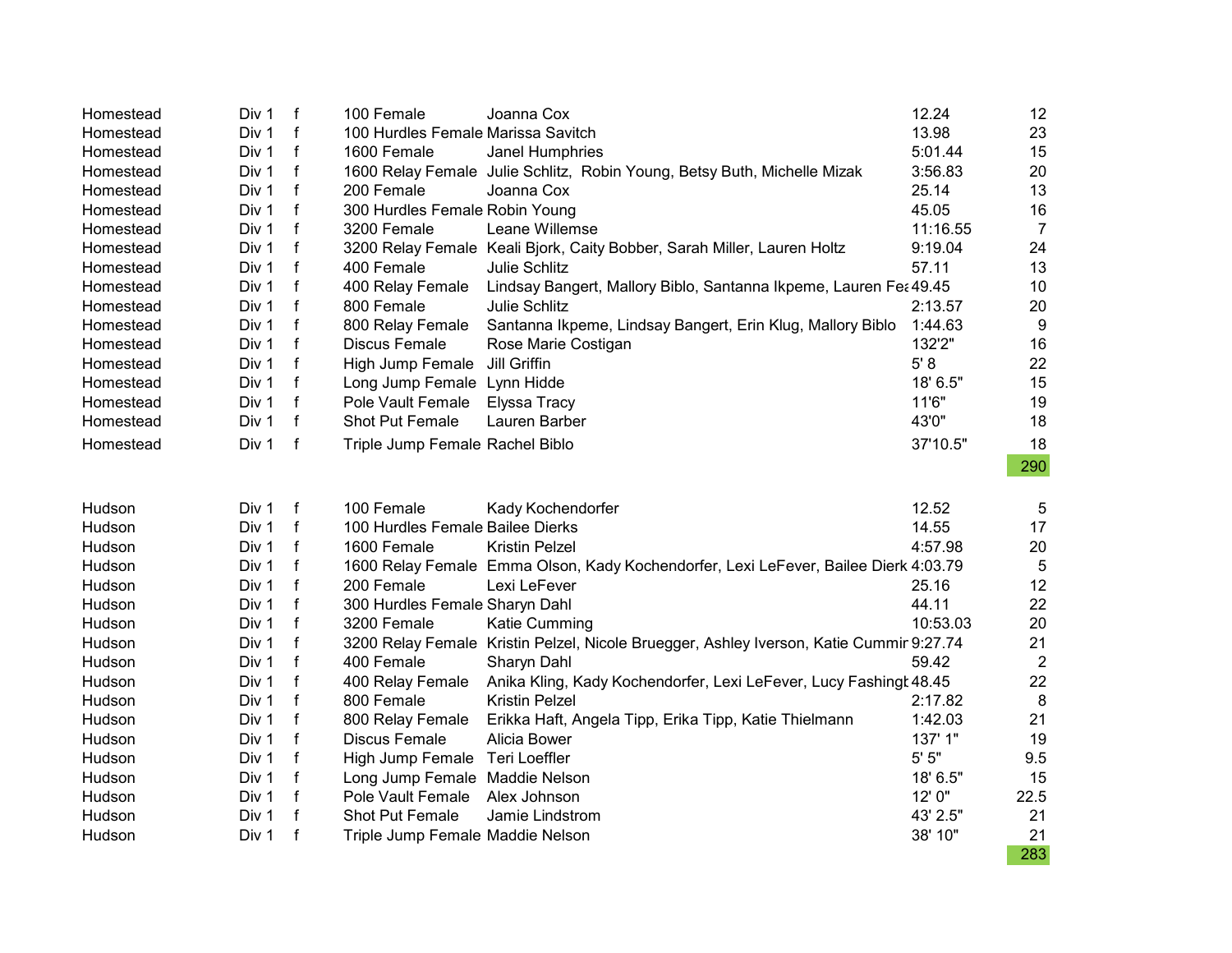| Janesville Craig | Div 1 | $\mathsf{f}$ | 100 Female                         | <b>Lesley Perry</b>                                                                 | 12.1       | 17.5           |
|------------------|-------|--------------|------------------------------------|-------------------------------------------------------------------------------------|------------|----------------|
| Janesville Craig | Div 1 | f            | 100 Hurdles Female Sheena Berkley  |                                                                                     | 15.28      | 8              |
| Janesville Craig | Div 1 | f            | 1600 Female                        | Peyton Sippy                                                                        | 4:53.41    | 24             |
| Janesville Craig | Div 1 | f            |                                    | 1600 Relay Female Carrie Fulleman, Alli Lansing, Sarah Jorgenson, Amy Sunby         | 4:05.6     | 4              |
| Janesville Craig | Div 1 | $\mathbf{f}$ | 200 Female                         | <b>Lesley Perry</b>                                                                 | 25.5       | 10             |
| Janesville Craig | Div 1 | $\mathsf{f}$ | 300 Hurdles Female Maggie Slatter  |                                                                                     | 47.19      | $\overline{2}$ |
| Janesville Craig | Div 1 | $\mathsf{f}$ | 3200 Female                        | Peyton Sippy                                                                        | 10:42.01   | 23             |
| Janesville Craig | Div 1 | $\mathsf f$  |                                    | 3200 Relay Female Alli Lansing, Kelly Cunningham, Lena Long, Sarah Jorgenson 9:45.7 |            | $\overline{7}$ |
| Janesville Craig | Div 1 | $\mathsf{f}$ | 400 Female                         | Amy Sunby                                                                           | 57.61      | 10             |
| Janesville Craig | Div 1 | $\mathsf f$  | 400 Relay Female                   | Gabrielle Geller, Aisha Coleman, Candace Enis, Maggie Slatt 49.97                   |            | 5              |
| Janesville Craig | Div 1 | f            | 800 Female                         | Jody Rittenhouse                                                                    | 2:11.3     | 25             |
| Janesville Craig | Div 1 | $\mathsf f$  | 800 Relay Female                   | Katherine Bagley, Ally Wirkus, Caroline Shea, Maggie Slatter 1:45.39                |            | 6              |
| Janesville Craig | Div 1 | f            | <b>Discus Female</b>               | <b>Deseree Metcalf</b>                                                              | 120'7"     | 5              |
| Janesville Craig | Div 1 | $\mathbf f$  | High Jump Female Ann Ewing         |                                                                                     | 5' 8"      | 22             |
| Janesville Craig | Div 1 | f            | Long Jump Female Lesley Perry      |                                                                                     | 18'0"      | 6              |
| Janesville Craig | Div 1 | $\mathbf f$  | Pole Vault Female                  | Abby Mayer                                                                          | 11'0"      | 13.5           |
| Janesville Craig | Div 1 | f            | Shot Put Female                    | Kaylyn Funk                                                                         | 39'5-1/4"  | 5              |
| Janesville Craig | Div 1 | $\mathsf f$  | Triple Jump Female Allison Calkins |                                                                                     | 37' 4-1/2" | 13             |
|                  |       |              |                                    |                                                                                     |            | 206            |
| Kenosha Bradford | Div 1 | $\mathsf{f}$ | 100 Female                         | Jackie Baldwin                                                                      | 11.89      | 21             |
| Kenosha Bradford | Div 1 | f            | 100 Hurdles Female Sue Blonshine   |                                                                                     | 14.6       | 16             |
| Kenosha Bradford | Div 1 | $\mathbf f$  | 1600 Female                        | <b>Sue Gentes</b>                                                                   | 4:58.32    | 19             |
| Kenosha Bradford | Div 1 | f            |                                    | 1600 Relay Female Madelyne Rossmann, Claire Swartz, Icy Perry, Mahdiyyah Ba 4:02.73 |            | $\overline{7}$ |
| Kenosha Bradford | Div 1 | $\mathsf{f}$ | 200 Female                         | Jackie Baldwin                                                                      | 24.2       | 23             |
| Kenosha Bradford | Div 1 | f            | 300 Hurdles Female Sue Blonshine   |                                                                                     | 45.5       | 14             |
| Kenosha Bradford | Div 1 | $\mathsf{f}$ | 3200 Female                        | Abigail Bullmore                                                                    | 11:15.32   | 8              |
| Kenosha Bradford | Div 1 | f            |                                    | 3200 Relay Female Lori Ray, Amy Nolen, Nina Pascucci, Michelle Tate                 | 9:57.60    | $\mathbf{3}$   |
| Kenosha Bradford | Div 1 | f            | 400 Female                         | Yolanda Finley                                                                      | 56.24      | 21             |
| Kenosha Bradford | Div 1 | $\mathbf f$  | 400 Relay Female                   | Faith Taylor, Alexus Nelson, Icy Perry, Mady Marko                                  | 48.42      | 23             |
| Kenosha Bradford | Div 1 | f            | 800 Female                         | <b>Sue Gentes</b>                                                                   | 2:13.29    | 22             |
| Kenosha Bradford | Div 1 | $\mathbf f$  | 800 Relay Female                   | Jackie Baldwin, Alexus Nelson, Faith Taylor, Mady Marko                             | 1:39.40    | 25             |
| Kenosha Bradford | Div 1 | $\mathbf f$  | <b>Discus Female</b>               | Casey Silkwood                                                                      | 115'2"     | $\overline{2}$ |
| Kenosha Bradford | Div 1 | f            | High Jump Female Kay Kancian       |                                                                                     | 5'2"       | 1.5            |
| Kenosha Bradford | Div 1 | $\mathsf{f}$ | Long Jump Female Mady Marko        |                                                                                     | 18' 1"     | 8.5            |
| Kenosha Bradford | Div 1 | f            | Shot Put Female                    | Ana Shwaiko                                                                         | 37'2.75"   | $\mathbf{1}$   |
| Kenosha Bradford | Div 1 | $\mathsf f$  | Triple Jump Female Candace Bishop  |                                                                                     | 35'8"      | 5              |
|                  |       |              |                                    |                                                                                     |            | 220            |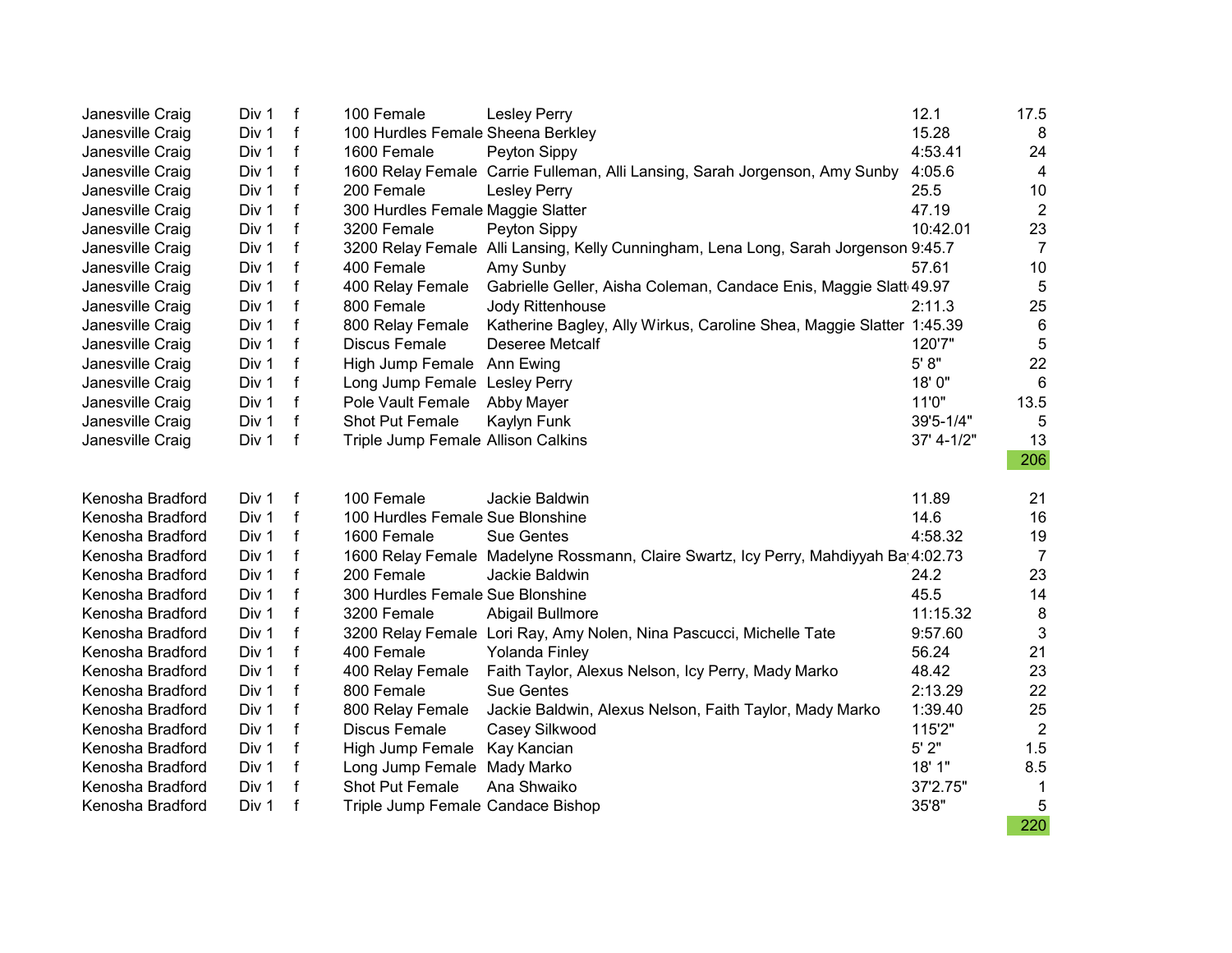| La Crosse Logan     | Div 1 | f            | 100 Female                         | <b>Stephanie Henry</b>                                                              | 12.14      | 16   |
|---------------------|-------|--------------|------------------------------------|-------------------------------------------------------------------------------------|------------|------|
| La Crosse Logan     | Div 1 | $\mathsf f$  | 100 Hurdles Female Amber Sanderson |                                                                                     | 14.01      | 21   |
| La Crosse Logan     | Div 1 | $\mathsf{f}$ | 1600 Female                        | <b>Avrie Walters</b>                                                                | 4:53.88    | 23   |
| La Crosse Logan     | Div 1 | f            |                                    | 1600 Relay Female Jessica Hulke, Debbie Hanson, Andrea Stover, Katie Myhra          | 4:00.69    | 11   |
| La Crosse Logan     | Div 1 | f            | 200 Female                         | Tore Washa                                                                          | 24.74      | 19   |
| La Crosse Logan     | Div 1 | f            | 300 Hurdles Female Amber Sanderson |                                                                                     | 43.75      | 23   |
| La Crosse Logan     | Div 1 | f            | 3200 Female                        | <b>Avrie Walters</b>                                                                | 10:51.32   | 21   |
| La Crosse Logan     | Div 1 | f            |                                    | 3200 Relay Female Jessica Hulke, Debbie Hanson, Christy Thurston, Andrea Sto 9:31.0 |            | 17   |
| La Crosse Logan     | Div 1 | f            | 400 Female                         | <b>Stephanie Henry</b>                                                              | 56.52      | 19   |
| La Crosse Logan     | Div 1 | f            | 400 Relay Female                   | Kemmesha Thomas, Tore Washa, Ashley Sprain, Chloe Malir 48.69                       |            | 19   |
| La Crosse Logan     | Div 1 | f            | 800 Female                         | <b>Avrie Walters</b>                                                                | 2:12.87    | 23   |
| La Crosse Logan     | Div 1 | f            | 800 Relay Female                   | Imani Paul, Tore Washa, Chloe Malin, Amber Sanderson                                | 1:41.03    | 23   |
| La Crosse Logan     | Div 1 | f            | Discus Female                      | Aurora Waite                                                                        | 128' 3"    | 13   |
| La Crosse Logan     | Div 1 | f            | High Jump Female Nancy Tessmer     |                                                                                     | 5' 6"      | 15.5 |
| La Crosse Logan     | Div 1 | $\mathsf{f}$ | Long Jump Female Emily Worden      |                                                                                     | 19' 1.5"   | 21.5 |
| La Crosse Logan     | Div 1 | f            | Pole Vault Female                  | Kaitlyn Ganrude                                                                     | 10' 6"     | 8.5  |
| La Crosse Logan     | Div 1 | $\mathsf{f}$ | Shot Put Female                    | Sandy Pehler                                                                        | 43' 4.75"  | 22   |
| La Crosse Logan     | Div 1 | f            | Triple Jump Female Emily Worden    |                                                                                     | 38' 4.25"  | 20   |
|                     |       |              |                                    |                                                                                     |            | 336  |
| Madison La Follette | Div 1 | f            | 100 Female                         | Rocio Morejon                                                                       | 12.34      | 10   |
| Madison La Follette | Div 1 | f            | 100 Hurdles Female Abby Stroup     |                                                                                     | 15.32      | 6.5  |
| Madison La Follette | Div 1 | f            | 1600 Female                        | Karen Greuel                                                                        | 4:57.78    | 21   |
| Madison La Follette | Div 1 | f            |                                    | 1600 Relay Female Angie Steffens, Jessica Strong, Rikita Butler, Michelle Graff     | 3:56.11    | 21   |
| Madison La Follette | Div 1 | f            | 200 Female                         | Christina Clark                                                                     | 24.94      | 15   |
| Madison La Follette | Div 1 | f            | 300 Hurdles Female Grinzena        |                                                                                     | 46.57      | 5    |
| Madison La Follette | Div 1 | f            | 3200 Female                        | Karen Greuel                                                                        | 11:00.54   | 14   |
| Madison La Follette | Div 1 | $\mathsf{f}$ |                                    | 3200 Relay Female Leigha Hodge, Kayla Diffee, Sara Monson, Megan Meiller            | 9:30.78    | 18   |
| Madison La Follette | Div 1 | f            | 400 Female                         | Christina Clark                                                                     | 56.83      | 17   |
| Madison La Follette | Div 1 | f            | 400 Relay Female                   | Tiera Barmore, Ashley Knight, Jessica Strong, Rikita Butler                         | 49.57      | 9    |
| Madison La Follette | Div 1 | f            | 800 Female                         | <b>Karen Greuel</b>                                                                 | 2:16.61    | 13   |
| Madison La Follette | Div 1 | f            | 800 Relay Female                   | Tiera Barmore, Jessica Strong, Rikita Butler, Angie Steffens                        | 1:44.2     | 11   |
| Madison La Follette | Div 1 | f            | <b>Discus Female</b>               | Ayona Johnson                                                                       | 134'7"     | 17   |
| Madison La Follette | Div 1 | f            | High Jump Female Koehler           |                                                                                     | 5' 4"      | 5    |
| Madison La Follette | Div 1 | f            | Long Jump Female Kiara Lee         |                                                                                     | 19' 00.25" | 20   |
| Madison La Follette | Div 1 | f            | Pole Vault Female                  | Brea Imse                                                                           | 10'        | 4.5  |
| Madison La Follette | Div 1 | f            | Shot Put Female                    | Frydenlund                                                                          | 42' 4"     | 16   |
| Madison La Follette | Div 1 | f            | Triple Jump Female Kiara Lee       |                                                                                     | 41'00.75"  | 25   |
|                     |       |              |                                    |                                                                                     |            | 248  |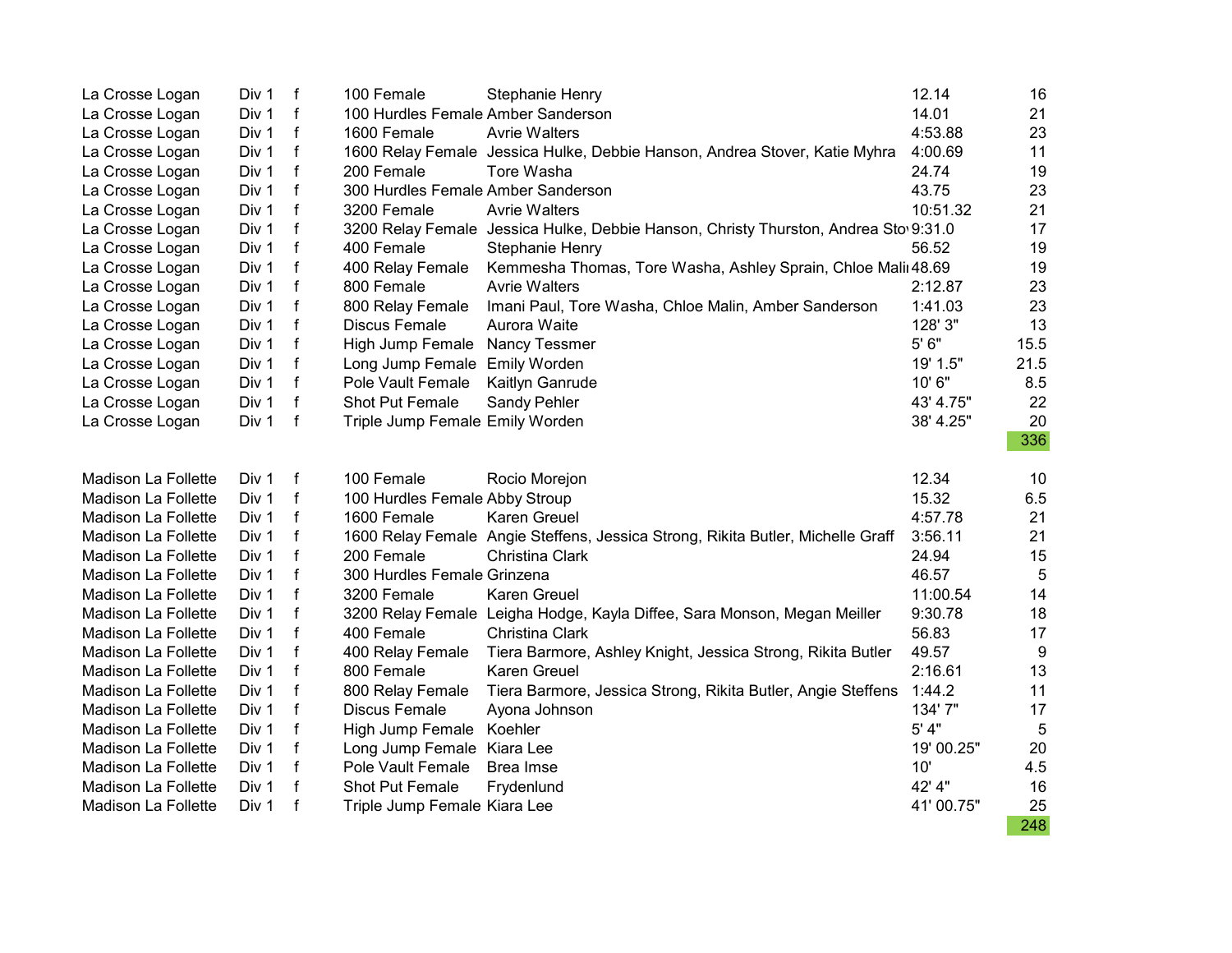| <b>Madison Memorial</b> | Div 1 | f            | 100 Female                          | <b>Tiffany Jones</b>                                                                 | 12.39      | $9\,$          |
|-------------------------|-------|--------------|-------------------------------------|--------------------------------------------------------------------------------------|------------|----------------|
| <b>Madison Memorial</b> | Div 1 | f            | 100 Hurdles Female Lindsey Biel     |                                                                                      | 14.53      | 18             |
| <b>Madison Memorial</b> | Div 1 | $\mathsf{f}$ | 1600 Female                         | Katie Ishmael                                                                        | 4:54.60    | 22             |
| <b>Madison Memorial</b> | Div 1 | $\mathsf{f}$ |                                     | 1600 Relay Female Lori Mann, Darcy Ferrill, Dawn Mann, Hillary Wynn                  | 3:55.60    | 22             |
| <b>Madison Memorial</b> | Div 1 | f            | 200 Female                          | Pam Moore                                                                            | 24.6       | 20             |
| <b>Madison Memorial</b> | Div 1 | f            | 300 Hurdles Female Lindsey Biel     |                                                                                      | 44.97      | 17             |
| <b>Madison Memorial</b> | Div 1 | $\mathbf f$  | 3200 Female                         | Katie Ishmael                                                                        | 10:24.1    | 25             |
| <b>Madison Memorial</b> | Div 1 | f            |                                     | 3200 Relay Female Sydney Peterson, Jenna Kerkhoff, Gabri Gaines, Hayley Gain 9:34.31 |            | 14             |
| <b>Madison Memorial</b> | Div 1 | f            | 400 Female                          | Pam Moore                                                                            | 55.1       | 23             |
| <b>Madison Memorial</b> | Div 1 | f            | 400 Relay Female                    | Shanta Thurmond, Allison Evans, Chandra Winzenried, Leah 49.03                       |            | 16             |
| <b>Madison Memorial</b> | Div 1 | f            | 800 Female                          | Pam Hinton                                                                           | 2:16.8     | 12             |
| <b>Madison Memorial</b> | Div 1 | f            | 800 Relay Female                    | Shanta Thurmond, Allison Evans, Chandra Winzenried, Leah 1:43.13                     |            | 15             |
| <b>Madison Memorial</b> | Div 1 | f            | <b>Discus Female</b>                | <b>Holly Houston</b>                                                                 | 150'1"     | 24             |
| <b>Madison Memorial</b> | Div 1 | $\mathsf f$  | High Jump Female Donna Muschitz     |                                                                                      | 5' 6"      | 15.5           |
| <b>Madison Memorial</b> | Div 1 | $\mathsf f$  | Long Jump Female Dawn Mann          |                                                                                      | 19' 4"     | 24.5           |
| <b>Madison Memorial</b> | Div 1 | f            | Pole Vault Female                   | Jenny Soceka                                                                         | 13'0"      | 24             |
| <b>Madison Memorial</b> | Div 1 | $\mathsf{f}$ | <b>Shot Put Female</b>              | <b>Reete Thorns</b>                                                                  | 43'1.5"    | 19.5           |
| <b>Madison Memorial</b> | Div 1 | f            | Triple Jump Female Christine Baudry |                                                                                      | 37'5.75"   | 15             |
|                         |       |              |                                     |                                                                                      |            | 336            |
| Manitowoc Lincoln       | Div 1 | f            | 100 Female                          | E. Dawidowich                                                                        | 11.8       | 23.5           |
| Manitowoc Lincoln       | Div 1 | f            | 100 Hurdles Female L. Tolksdorf     |                                                                                      | 14.9       | 11             |
| Manitowoc Lincoln       | Div 1 | f            | 1600 Female                         | S. Herbert                                                                           | 5:05.0     | 11             |
| Manitowoc Lincoln       | Div 1 | f            |                                     | 1600 Relay Female M. Virnoche, C. Mrotek, T. Blahnik, J. Buhk                        | 3:59.93    | 12             |
| Manitowoc Lincoln       | Div 1 | f            | 200 Female                          | E. Dawidowich                                                                        | 24.86      | 16             |
| Manitowoc Lincoln       | Div 1 | $\mathsf{f}$ | 300 Hurdles Female B. Kraemer       |                                                                                      | 46.3       | 7.5            |
| Manitowoc Lincoln       | Div 1 | f            | 3200 Female                         | C. Van Os                                                                            | 10:59.6    | 16             |
| Manitowoc Lincoln       | Div 1 | f            |                                     | 3200 Relay Female J. Orner, T. Albright, K. Satori, E. Bauman                        | 9:59.85    | $\overline{2}$ |
| Manitowoc Lincoln       | Div 1 | $\mathsf{f}$ | 400 Female                          | E. Dawidowich                                                                        | 58.37      | $\overline{7}$ |
| Manitowoc Lincoln       | Div 1 | $\mathsf f$  | 400 Relay Female                    | E. Dawidowich, O. Spencer, N. Parrish, S. Nickels                                    | 48.61      | 20             |
| Manitowoc Lincoln       | Div 1 | f            | 800 Female                          | S. Herbert                                                                           | 2:18.7     | 5              |
| Manitowoc Lincoln       | Div 1 | f            | 800 Relay Female                    | E. Dawidowich, O. Spencer, N. Parrish, S. Nickels                                    | 1:42.27    | 19             |
| Manitowoc Lincoln       | Div 1 | f            | <b>Discus Female</b>                | M. Wolowicz                                                                          | 135' 2"    | 18             |
| Manitowoc Lincoln       | Div 1 | $\mathsf{f}$ | High Jump Female L. Tolksdorf       |                                                                                      | 5' 6"      | 15.5           |
| Manitowoc Lincoln       | Div 1 | f            | Long Jump Female S. Nickels         |                                                                                      | 18' 5.5"   | 13             |
| Manitowoc Lincoln       | Div 1 | f            | Pole Vault Female                   | S. Greene                                                                            | 11'        | 13.5           |
| Manitowoc Lincoln       | Div 1 | $\mathsf{f}$ | Shot Put Female                     | M. Wolowicz                                                                          | 43' 15"    | 19.5           |
| Manitowoc Lincoln       | Div 1 | f            | Triple Jump Female A. Walker        |                                                                                      | 36' 11.75" | 10             |
|                         |       |              |                                     |                                                                                      |            | 240            |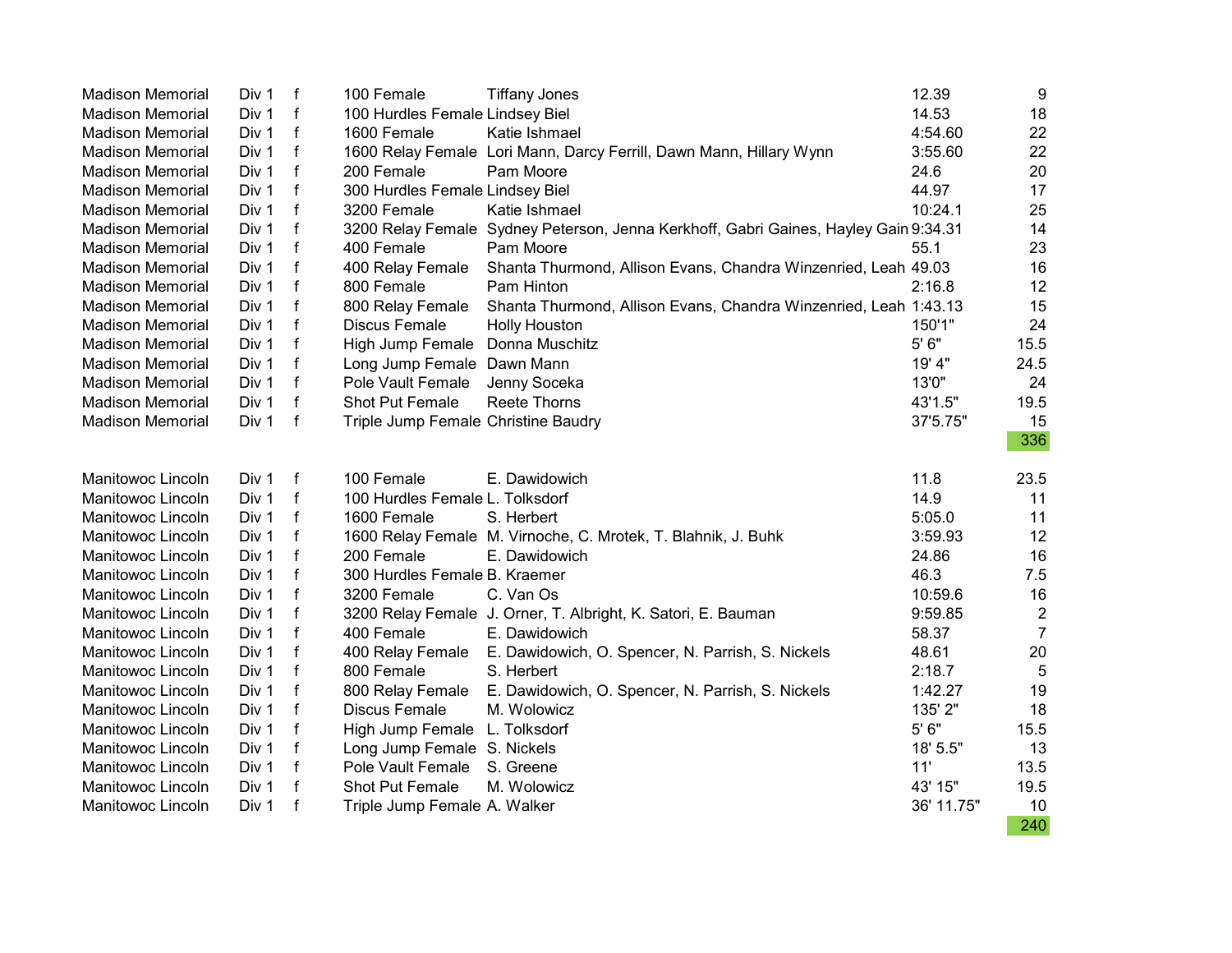| Monona Grove               | Div 1 | $\mathbf f$  | 100 Female                         | Gabby Beauvais                                                                        | 12.02      | 19.5           |
|----------------------------|-------|--------------|------------------------------------|---------------------------------------------------------------------------------------|------------|----------------|
| Monona Grove               | Div 1 | $\mathsf f$  | 100 Hurdles Female Kelly Mathews   |                                                                                       | 13.8       | 25             |
| Monona Grove               | Div 1 | $\mathsf{f}$ | 1600 Female                        | L Gordon                                                                              | 5:07.9     | 8              |
| Monona Grove               | Div 1 | $\mathsf f$  |                                    | 1600 Relay Female Ellie Trulson, Carson Weber, Payton Jenks-Recker, Ali Dorn 3:54.46  |            | 25             |
| Monona Grove               | Div 1 | f            | 200 Female                         | Gabby Beauvais                                                                        | 23.91      | 24             |
| Monona Grove               | Div 1 | f            | 300 Hurdles Female Autumn Ogden    |                                                                                       | 45.88      | 10             |
| Monona Grove               | Div 1 | f            | 3200 Female                        | <b>Sharon Fritz</b>                                                                   | 11:28.12   | 4              |
| Monona Grove               | Div 1 | f            |                                    | 3200 Relay Female Payton Jenks-Recker, Teal Coil-Otto, Jadee Christiansen, Pe 9:32.84 |            | 15             |
| Monona Grove               | Div 1 | f            | 400 Female                         | Ali Dorn                                                                              | 54.78      | 25             |
| Monona Grove               | Div 1 | $\mathsf f$  | 400 Relay Female                   | Rea Solomon, Taylor Nelson, Keisha Stevenson, Gabby Beat 50.69                        |            | 3              |
| Monona Grove               | Div 1 | f            | 800 Female                         | L Gordon                                                                              | 2:17.4     | 10             |
| Monona Grove               | Div 1 | f            | 800 Relay Female                   | Ellie Trulson, Carson Weber, Payton Jenks-Recker, Ali Dorn 1:43.87                    |            | 12             |
| Monona Grove               | Div 1 | f            | Discus Female                      | Angela Boushea                                                                        | 128' 11"   | 12             |
| Monona Grove               | Div 1 | $\mathsf f$  | High Jump Female Debbie Gundlach   |                                                                                       | 5' 6"      | 15.5           |
| Monona Grove               | Div 1 | $\mathsf{f}$ | Long Jump Female Gabby Beauvais    |                                                                                       | 19' 3.25"  | 23             |
| Monona Grove               | Div 1 | $\mathsf{f}$ | Pole Vault Female Zoe Jenks-Recker |                                                                                       | 10'6"      | 8.5            |
| Monona Grove               | Div 1 | $\mathsf{f}$ | <b>Shot Put Female</b>             | Angela Boushea                                                                        | 48' 9"     | 26             |
| Monona Grove               | Div 1 | $\mathsf{f}$ | Triple Jump Female Angie Seals     |                                                                                       | 34' 8.75"  | 3              |
|                            |       |              |                                    |                                                                                       |            | 269            |
| New Berlin Eisenhowe Div 1 |       |              | 100 Female                         | Kristy Bettenhausen                                                                   | 12.4       | 8              |
| New Berlin Eisenhowe Div 1 |       |              | 100 Hurdles Female Liz Geijer      |                                                                                       | 15.7       | 3              |
| New Berlin Eisenhowe Div 1 |       |              | 1600 Female                        | Rebecca Eldien                                                                        | 5:11.47    | $\overline{c}$ |
| New Berlin Eisenhowe Div 1 |       |              |                                    | 1600 Relay Female Carly Ney, Holly Plazak, Kate Nieberle, Catherine Michaletz         | 4:08.51    | $\overline{c}$ |
| New Berlin Eisenhowe Div 1 |       | f            | 200 Female                         | Sarah Mc Calvy                                                                        | 26.3       | $\overline{2}$ |
| New Berlin Eisenhowe Div 1 |       |              | 300 Hurdles Female Gabby Green     |                                                                                       | 46.82      | 4              |
| New Berlin Eisenhowe Div 1 |       | f            | 3200 Female                        | Rebecca Eldien                                                                        | 11:44.50   | 1              |
| New Berlin Eisenhowe Div 1 |       | f            |                                    | 3200 Relay Female Thompson, Woller, Conroy, Renteria                                  | 10:06.75   | 1              |
| New Berlin Eisenhowe Div 1 |       | f            | 400 Female                         | Sarah Mc Calvy                                                                        | 58.03      | 9              |
| New Berlin Eisenhowe Div 1 |       | f            | 400 Relay Female                   | Rash, Schaefer, Watson, Canady                                                        | 52.07      | 1              |
| New Berlin Eisenhowe Div 1 |       | f            | 800 Female                         | Rebecca Eldien                                                                        | 2:21.54    | 1              |
| New Berlin Eisenhowe Div 1 |       |              | 800 Relay Female                   | Darby, Stoeger, McCarthy, Mueller                                                     | 1:50.80    | 1              |
| New Berlin Eisenhowe Div 1 |       |              | Discus Female                      | Gail Kern                                                                             | 111'02"    | 1              |
| New Berlin Eisenhowe Div 1 |       |              | High Jump Female Sarah Leitinger   |                                                                                       | 5'2"       | 1.5            |
| New Berlin Eisenhowe Div 1 |       |              | Long Jump Female Keeona Rash       |                                                                                       | 17' 6.5"   | $\overline{2}$ |
| New Berlin Eisenhowe Div 1 |       |              | Pole Vault Female                  | Kate Watson                                                                           | 11'06"     | 19             |
| New Berlin Eisenhowe Div 1 |       | f            | Shot Put Female                    | Gail Kern                                                                             | 38' 00.75" | 3              |
| New Berlin Eisenhowe Div 1 |       |              | Triple Jump Female Wendy Ochs      |                                                                                       | 34' 00.75" | 1              |
|                            |       |              |                                    |                                                                                       |            | 62.5           |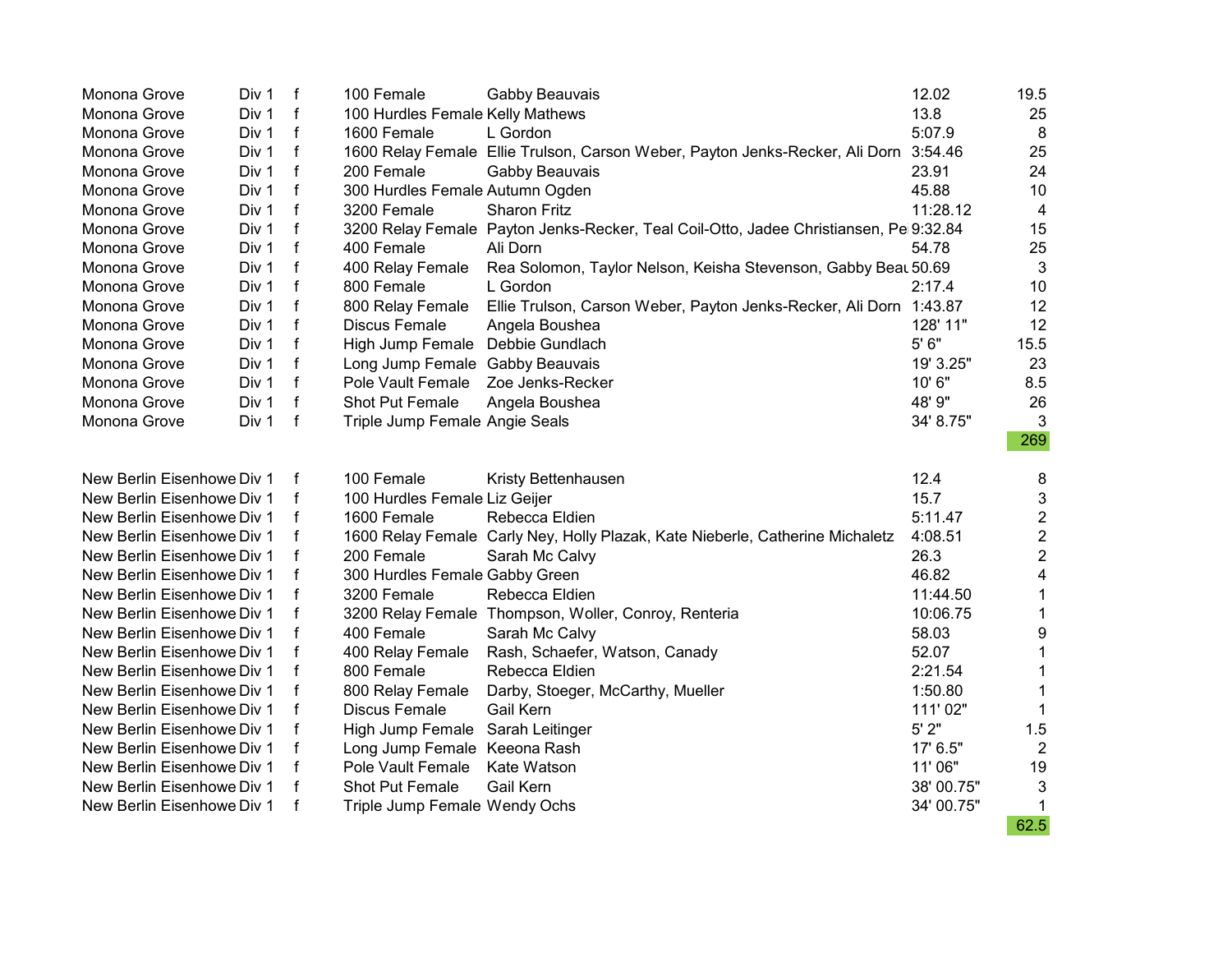| Nicolet | Div 1 | $\mathsf{f}$ | 100 Female                          | Destiny Huven                                                                       | 12.02     | 19.5             |
|---------|-------|--------------|-------------------------------------|-------------------------------------------------------------------------------------|-----------|------------------|
| Nicolet | Div 1 | f            | 100 Hurdles Female Destiny Huven    |                                                                                     | 14        | 22               |
| Nicolet | Div 1 | $\mathsf{f}$ | 1600 Female                         | Lauren Cunningham                                                                   | 5:09.56   | 5                |
| Nicolet | Div 1 | $\mathsf{f}$ |                                     | 1600 Relay Female Rachel Moore, Jessie Kravit, Matti Fieweger, Lindsay Hurth        | 3:58.89   | 15.5             |
| Nicolet | Div 1 | $\mathsf f$  | 200 Female                          | Destiny Huven                                                                       | 25.03     | 14               |
| Nicolet | Div 1 | $\mathsf{f}$ | 300 Hurdles Female Rachel Moore     |                                                                                     | 46.3      | 7.5              |
| Nicolet | Div 1 | f            | 3200 Female                         | Lauren Cunningham                                                                   | 10:55.86  | 19               |
| Nicolet | Div 1 | f            |                                     | 3200 Relay Female Claire Bootsma, Kathleen Hannan, Sarah Padway, Jess Kravit        | 9:47.94   | 6                |
| Nicolet | Div 1 | f            | 400 Female                          | <b>Adrienne Trice</b>                                                               | 57.34     | 12               |
| Nicolet | Div 1 | f            | 400 Relay Female                    | Josie Kelderman, Kynnedi Malone, Reese Parish, Destiny Huve 47.63                   |           | 24               |
| Nicolet | Div 1 | f            | 800 Female                          | Lauren Cunningham                                                                   | 2:20.13   | 3                |
| Nicolet | Div 1 | f            | 800 Relay Female                    | Ituoghirirsic Igoni, Reese Parish, Kynnedi Malone, Destiny Huve 1:41.78             |           | 22               |
| Nicolet | Div 1 | $\mathsf{f}$ | <b>Discus Female</b>                | <b>Brittaney Obi</b>                                                                | 126' 1"   | $\boldsymbol{9}$ |
| Nicolet | Div 1 | f            | High Jump Female Carrie Woltman     |                                                                                     | 5' 4"     | 5                |
| Nicolet | Div 1 | $\mathsf{f}$ | Long Jump Female Jenny Moll         |                                                                                     | 17' 7.75" | 3                |
| Nicolet | Div 1 | $\mathsf f$  | Pole Vault Female                   | Rylee Callahan                                                                      | 11" 0"    | 13.5             |
| Nicolet | Div 1 | $\mathsf f$  | Shot Put Female                     | Anglea Wigley                                                                       | 42' 9.5"  | 17               |
| Nicolet | Div 1 | $\mathsf{f}$ | Triple Jump Female Roni Thompson    |                                                                                     | 37'0"     | 11               |
|         |       |              |                                     |                                                                                     |           | 228              |
| Oregon  | Div 1 | f            | 100 Female                          | Scarlet Egwuonwu                                                                    | 12.25     | 11               |
| Oregon  | Div 1 | $\mathsf{f}$ | 100 Hurdles Female Alexis Jackson   |                                                                                     | 14.19     | 20               |
| Oregon  | Div 1 | $\mathsf f$  | 1600 Female                         | Megan Beers                                                                         | 5:08.63   | 6                |
| Oregon  | Div 1 | $\mathsf{f}$ |                                     | 1600 Relay Female Laura Lawry, Nancy Winter, Lori Manion, Lisa Golemb               | 3:54.7    | 23               |
| Oregon  | Div 1 | $\mathsf{f}$ | 200 Female                          | Alexis Jackson                                                                      | 24.8      | 17               |
| Oregon  | Div 1 | $\mathsf{f}$ | 300 Hurdles Female Alexis Jackson   |                                                                                     | 42.8      | 24               |
| Oregon  | Div 1 | $\mathbf f$  |                                     | 3200 Relay Female Morgan Engelhart, Rachel Walsh, Annie Heifner, Megan Beer 9:27.36 |           | 22               |
| Oregon  | Div 1 | $\mathbf f$  | 400 Female                          | Maddie LeBrun                                                                       | 58.08     | 8                |
| Oregon  | Div 1 | f            | 400 Relay Female                    | Jillian Moss, Alexis Jackson, Cierra Collins, Riley Rosemeyer 49.27                 |           | 13               |
| Oregon  | Div 1 | $\mathsf f$  | 800 Female                          | Megan Beers                                                                         | 2:13.42   | 21               |
| Oregon  | Div 1 | f            | 800 Relay Female                    | Maddie LeBrun, Danica Keisling, Alexis Jackson, Scarlet Egw 1:40.76                 |           | 24               |
| Oregon  | Div 1 | f            | Discus Female                       | Margo Rach                                                                          | 120' 4"   | 4                |
| Oregon  | Div 1 | f            | High Jump Female Lisa Anderson      |                                                                                     | 5' 6"     | 15.5             |
| Oregon  | Div 1 | f            | Long Jump Female Alexis Jackson     |                                                                                     | 18'7"     | 17               |
| Oregon  | Div 1 | $\mathbf f$  | Pole Vault Female                   | Shannon Schlack                                                                     | 10'6"     | 8.5              |
| Oregon  | Div 1 | f            | Shot Put Female                     | Ellen McKorkle                                                                      | 38' 6.5"  | 4                |
| Oregon  | Div 1 | f            | Triple Jump Female Allison Schnelle |                                                                                     | 35' 9"    | 6                |
| Oregon  | Div 1 | $\mathsf f$  | 3200 Female                         | Lauren Beauchaine                                                                   | 10:57.43  | 18               |
|         |       |              |                                     |                                                                                     |           | 262              |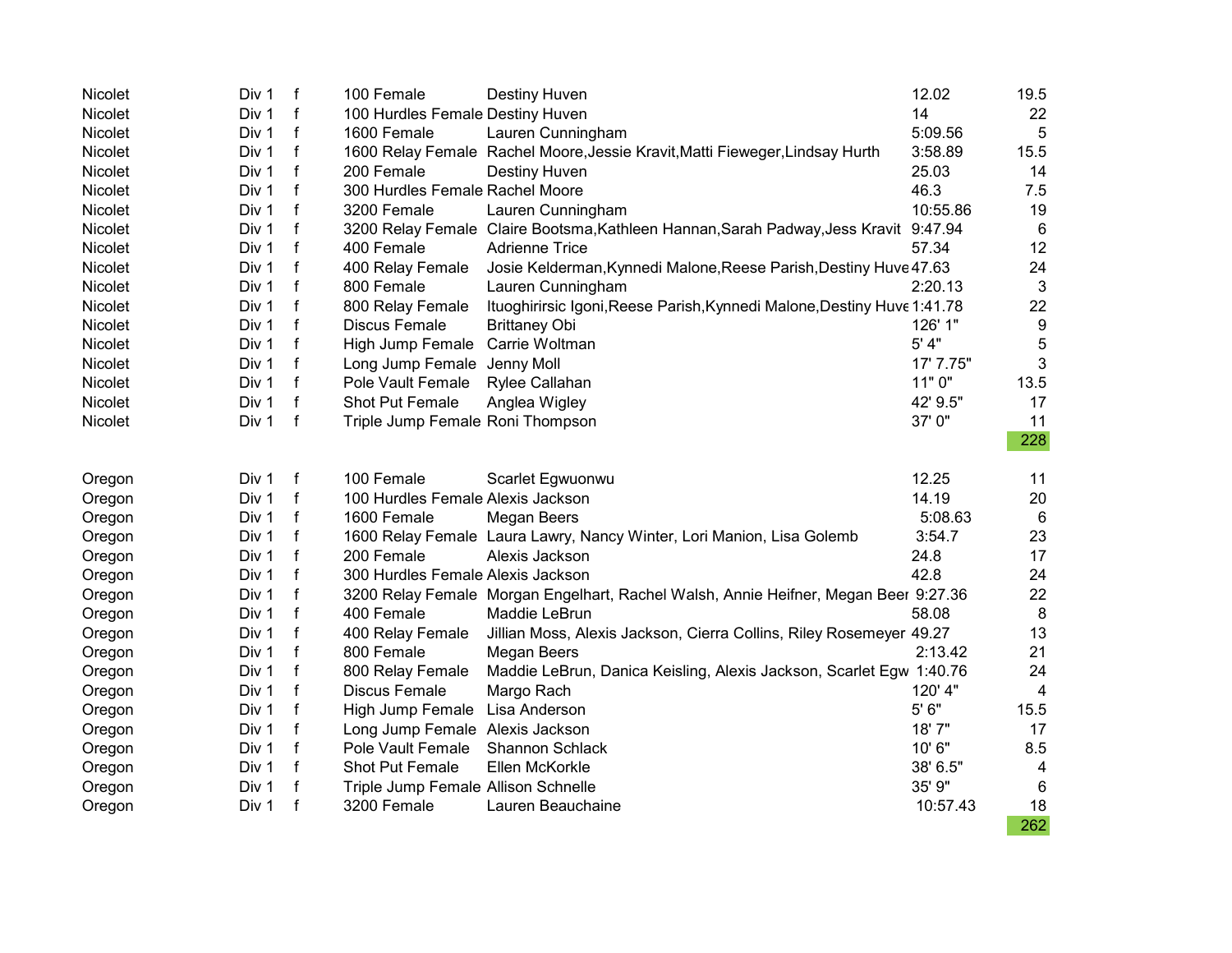| <b>River Falls</b> | Div 1 | $\mathsf{f}$ | 100 Female                           | Sofia Naranjo Mata                                                                       | 12.22      | 14               |
|--------------------|-------|--------------|--------------------------------------|------------------------------------------------------------------------------------------|------------|------------------|
| <b>River Falls</b> | Div 1 | f            | 100 Hurdles Female Annie Wagner      |                                                                                          | 15.32      | 6.5              |
| <b>River Falls</b> | Div 1 | f            | 1600 Female                          | Annie Frisbie                                                                            | 4:59.0     | 18               |
| <b>River Falls</b> | Div 1 | $\mathbf{f}$ |                                      | 1600 Relay Female Sarah Langlois, Alaina Syverson, Emily Banitt, Tessa Rayne             | 3:56.94    | 19               |
| <b>River Falls</b> | Div 1 | $\mathsf{f}$ | 200 Female                           | Izzy Schafer                                                                             | 25.56      | 9                |
| <b>River Falls</b> | Div 1 | f            | 300 Hurdles Female Annie Wagner      |                                                                                          | 45.38      | 15               |
| <b>River Falls</b> | Div 1 | $\mathsf{f}$ | 3200 Female                          | <b>Annie Frisbie</b>                                                                     | 10:46.86   | 22               |
| <b>River Falls</b> | Div 1 | f            |                                      | 3200 Relay Female M. Johnson, K. Gaulke, T. Connolly, K. MacBride                        | 9:42.21    | 8                |
| <b>River Falls</b> | Div 1 | f            | 400 Female                           | Katie Kolpin                                                                             | 56.56      | 18               |
| <b>River Falls</b> | Div 1 | f            | 400 Relay Female                     | Mariah Marg, Emily Banitt, Sarah Langlois, Sofia Naranjo Mat 48.53                       |            | 21               |
| <b>River Falls</b> | Div 1 | f            | 800 Female                           | <b>Heather McKerrow</b>                                                                  | 2:21.24    | $\overline{2}$   |
| <b>River Falls</b> | Div 1 | f            | 800 Relay Female                     | Amelia Kjos, Izzy Schafer, Karissa Murphy, Rachel Shew                                   | 1:43.27    | 14               |
| <b>River Falls</b> | Div 1 | $\mathsf{f}$ | <b>Discus Female</b>                 | Karly Murphy                                                                             | 138' 3"    | 20               |
| <b>River Falls</b> | Div 1 | $\mathbf f$  | High Jump Female Beth Mayer          |                                                                                          | 5' 7"      | 19               |
| <b>River Falls</b> | Div 1 | f            | Long Jump Female Melissa Matteson    |                                                                                          | 18' 1"     | 8.5              |
| <b>River Falls</b> | Div 1 | $\mathsf{f}$ | Pole Vault Female                    | Karlie Place                                                                             | 11'3"      | 17               |
| <b>River Falls</b> | Div 1 | $\mathsf{f}$ | Shot Put Female                      | Karly Murphy                                                                             | 40' 10.75" | 11               |
| <b>River Falls</b> | Div 1 | $\mathsf{f}$ | Triple Jump Female Karlie Place      |                                                                                          | 37' 4"     | 12               |
|                    |       |              |                                      |                                                                                          |            | 254              |
| South Milwaukee    | Div 1 | $\mathsf{f}$ | 100 Female                           | Julie Bray                                                                               | 12.54      | 3.5              |
| South Milwaukee    | Div 1 | f            | 100 Hurdles Female Elissa Sievila    |                                                                                          | 14.85      | 12               |
| South Milwaukee    | Div 1 | f            | 1600 Female                          | Lauren Kleppin                                                                           | 5:02.64    | 13               |
| South Milwaukee    | Div 1 | $\mathsf{f}$ |                                      | 1600 Relay Female Mary Kaczmarowski, Dawn Kubacki, Laurie Hottinger, Sue Sp 4:01.45      |            | $\boldsymbol{9}$ |
| South Milwaukee    | Div 1 | f            | 200 Female                           | Julie Bray                                                                               | 25.84      | $\overline{5}$   |
| South Milwaukee    | Div 1 | f            | 300 Hurdles Female Julianna Wucherer |                                                                                          | 46.9       | 3                |
| South Milwaukee    | Div 1 | $\mathsf{f}$ | 3200 Female                          | Lauren Kleppin                                                                           | 10:57.44   | 17               |
| South Milwaukee    | Div 1 | f            |                                      | 3200 Relay Female Cheryl Mueller, Patti Stewart, Laurie Hottinger, Sue Spaltholz 9:48.30 |            | 5                |
| South Milwaukee    | Div 1 | f            | 400 Female                           | Sue Spalthloz                                                                            | 56.97      | 15               |
| South Milwaukee    | Div 1 | f            | 400 Relay Female                     | Chidimma Ozodi, Lisa Thush, Sierra Kurt, Micaela Creighton 50.22                         |            | 4                |
| South Milwaukee    | Div 1 | f            | 800 Female                           | Sara Fredrickson                                                                         | 2:16.19    | 14               |
| South Milwaukee    | Div 1 | f            | 800 Relay Female                     | Elissa Sievila, Corissa Myers, Rachel Westover, Micaela Crei 1:46.56                     |            | 4                |
| South Milwaukee    | Div 1 | $\mathbf f$  | Discus Female                        | Cindy Konieczki                                                                          | 127' 10"   | 10               |
| South Milwaukee    | Div 1 | f            | High Jump Female Lisa Goetsch        |                                                                                          | $5'$ 4"    | 5                |
| South Milwaukee    | Div 1 | $\mathsf{f}$ | Long Jump Female Micaela Creighton   |                                                                                          | 18' 7.75"  | 19               |
| South Milwaukee    | Div 1 | f            | Pole Vault Female                    | Marissa Stanley                                                                          | 10' 3"     | 6                |
| South Milwaukee    | Div 1 | $\mathbf f$  | <b>Shot Put Female</b>               | Anne Vuchichevich                                                                        | 41'4"      | 13               |
| South Milwaukee    | Div 1 | f            | Triple Jump Female Kaylee Patnode    |                                                                                          | 37' 5"     | 14               |
|                    |       |              |                                      |                                                                                          |            | 172              |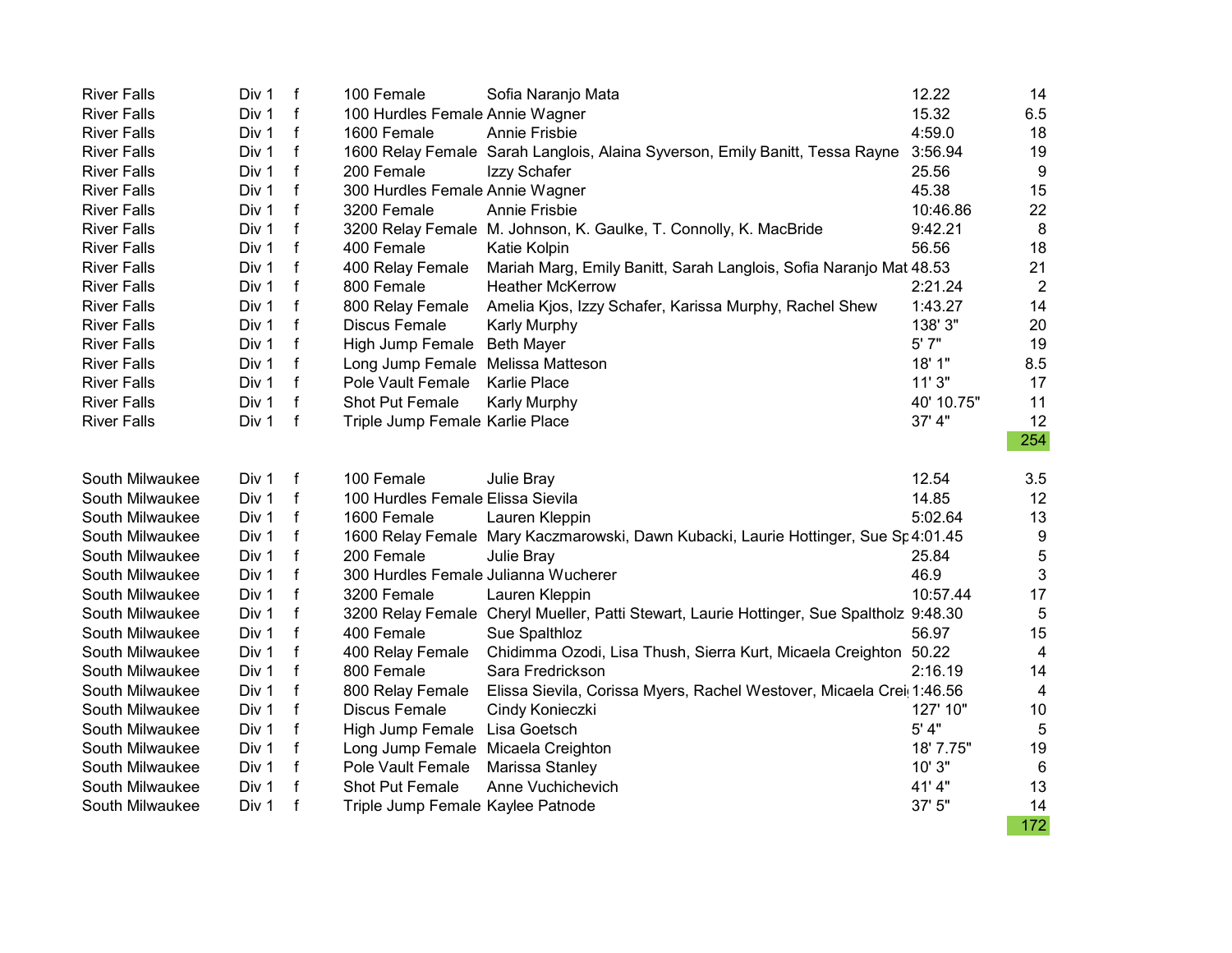| Watertown      | Div 1 | $\mathsf f$  | 100 Female                          | <b>Taylor Naatz</b>                                                                 | 12.66     | $\mathbf{1}$   |
|----------------|-------|--------------|-------------------------------------|-------------------------------------------------------------------------------------|-----------|----------------|
| Watertown      | Div 1 | f            | 100 Hurdles Female Lindsay Schwartz |                                                                                     | 14.7      | 15             |
| Watertown      | Div 1 | f            | 1600 Female                         | Aimee Daugs                                                                         | 5:01.27   | 16             |
| Watertown      | Div 1 | $\mathsf{f}$ |                                     | 1600 Relay Female Madeline Emme, Alyssa Harmes, Jenna Schwartz, Lindsay S(3:58.77   |           | 17             |
| Watertown      | Div 1 | $\mathsf{f}$ | 200 Female                          | <b>Taylor Naatz</b>                                                                 | 25.82     | $\,6\,$        |
| Watertown      | Div 1 | f            | 300 Hurdles Female Lindsay Schwartz |                                                                                     | 44.23     | 21             |
| Watertown      | Div 1 | f            | 3200 Female                         | Aimee Daugs                                                                         | 11:06.94  | 12             |
| Watertown      | Div 1 | f            |                                     | 3200 Relay Female Katie Bartz, Jeanette Muth, Rosa Alvarez, Autumn Dettmann 9:31.12 |           | 16             |
| Watertown      | Div 1 | f            | 400 Female                          | <b>Taylor Naatz</b>                                                                 | 56.91     | 16             |
| Watertown      | Div 1 | f            | 400 Relay Female                    | Alyssa Hinchcliffe, Camryn Hannah, Shannon Tesch, Kylie Ja 49.86                    |           | 7.5            |
| Watertown      | Div 1 | f            | 800 Female                          | Sue Aygarn                                                                          | 2:16.15   | 15             |
| Watertown      | Div 1 | f            | 800 Relay Female                    | Alyssa Harmes, Jenna Schwartz, Jodi Bellas, Madeline Emm (1:44.23                   |           | 10             |
| Watertown      | Div 1 | f            | Discus Female                       | <b>Brenda Meyer</b>                                                                 | 138' 9"   | 21.5           |
| Watertown      | Div 1 | f            | High Jump Female Jennifer Hurd      |                                                                                     | 5' 8''    | 22             |
| Watertown      | Div 1 | $\mathsf f$  | Long Jump Female Taylor Naatz       |                                                                                     | 17' 9.25" | $\overline{4}$ |
| Watertown      | Div 1 | $\mathsf{f}$ | Pole Vault Female                   | Amy Magnuson                                                                        | 11'6''    | 19             |
| Watertown      | Div 1 | $\mathsf{f}$ | <b>Shot Put Female</b>              | Amanda Schuenemann                                                                  | 41'7"     | 14             |
| Watertown      | Div 1 | $\mathsf{f}$ | Triple Jump Female Teya Maas        |                                                                                     | 35' 5"    | 4              |
|                |       |              |                                     |                                                                                     |           | 237            |
| West Bend West | Div 1 | f            | 100 Female                          | Ife Ekunsanmi                                                                       | 12.47     | $\overline{7}$ |
| West Bend West | Div 1 | $\mathsf f$  | 100 Hurdles Female Rebecca Butt     |                                                                                     | 14.84     | 13             |
| West Bend West | Div 1 | f            | 1600 Female                         | Megan Duwell                                                                        | 5:01.95   | 14             |
| West Bend West | Div 1 | $\mathsf{f}$ |                                     | 1600 Relay Female Candice Wayne, Alexis Wolf, Kayla Janto, Erica Wanie              | 3:54.50   | 24             |
| West Bend West | Div 1 | $\mathsf{f}$ | 200 Female                          | Ife Ekunsanmi                                                                       | 25.17     | 11             |
| West Bend West | Div 1 | f            | 300 Hurdles Female Amanda Wanie     |                                                                                     | 44.82     | 19             |
| West Bend West | Div 1 | $\mathsf{f}$ | 3200 Female                         | Kyra Gudex                                                                          | 11:26.80  | 5              |
| West Bend West | Div 1 | $\mathsf{f}$ |                                     | 3200 Relay Female Libby Brugger, Abby Janto, Kyra Gudex, Erica Wanie                | 9:17.61   | 25             |
| West Bend West | Div 1 | $\mathsf f$  | 400 Female                          | Ashlyn Uebersetzig                                                                  | 57.47     | 11             |
| West Bend West | Div 1 | f            | 400 Relay Female                    | Abbey Canfield, Jessica Stelzner, Maddie Paulson, Oliva Burr 49.18                  |           | 14             |
| West Bend West | Div 1 | $\mathsf{f}$ | 800 Female                          | Megan Duwell                                                                        | 2:13.96   | 19             |
| West Bend West | Div 1 | f            | 800 Relay Female                    | Olivia Burns, Katherine Wanie, Jessica Stelzner, Ashlyn Uebe 1:42.67                |           | 17             |
| West Bend West | Div 1 | f            | Discus Female                       | Karla Reichert                                                                      | 117' 8"   | 3              |
| West Bend West | Div 1 | f            | High Jump Female Rebecca Butt       |                                                                                     | $5' 8"$   | 22             |
| West Bend West | Div 1 | f            | Long Jump Female Rebecca Butt       |                                                                                     | 18' 5"    | 11.5           |
| West Bend West | Div 1 | f            | Pole Vault Female                   | Celina Wanta                                                                        | 10' 9"    | 11             |
| West Bend West | Div 1 | f            | Shot Put Female                     | Nancy Johnson                                                                       | 39'6.5"   | 6              |
| West Bend West | Div 1 | $\mathbf f$  | Triple Jump Female Rebecca Butt     |                                                                                     | 38'8"     | 23             |
|                |       |              |                                     |                                                                                     |           | 256            |